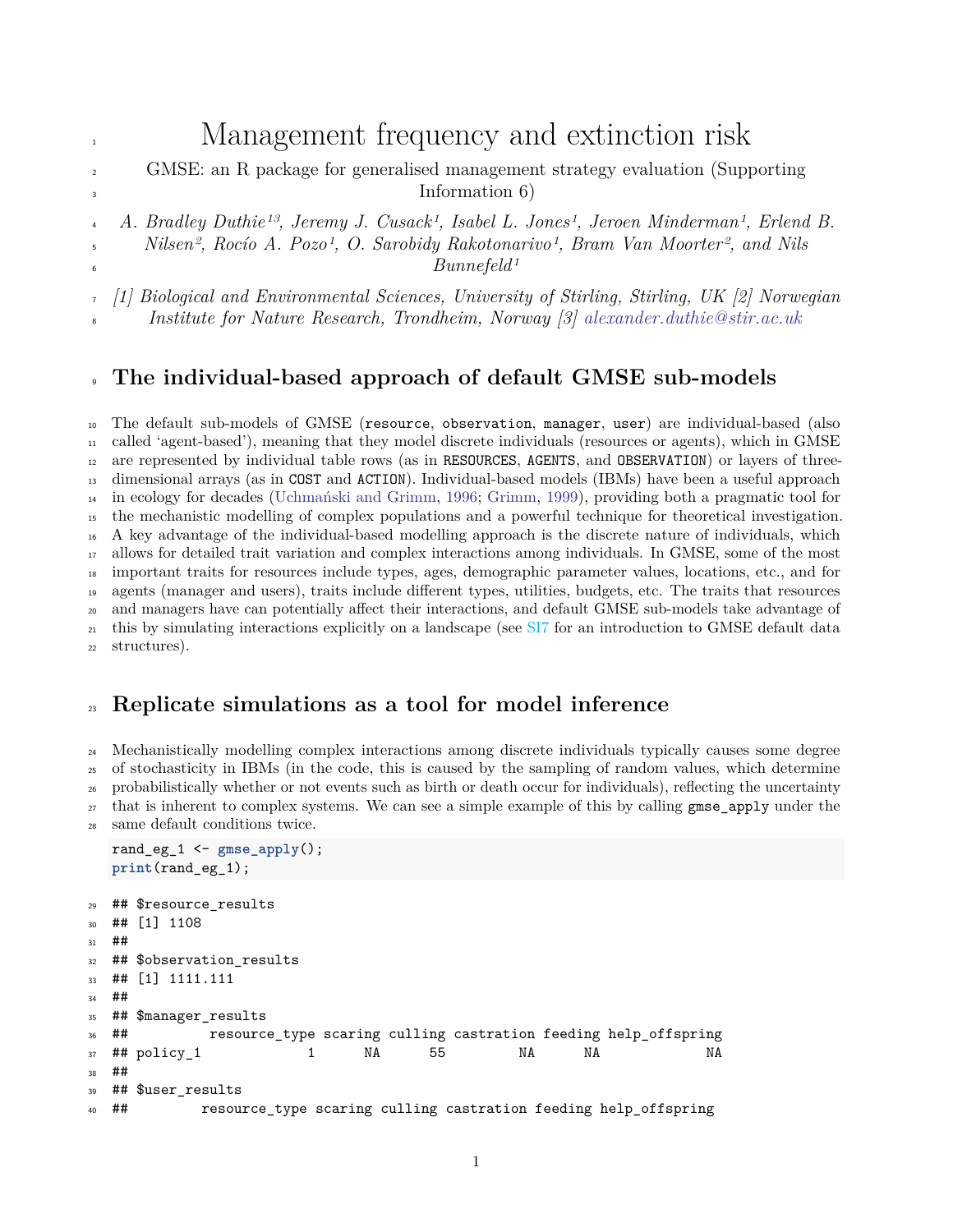|    |    | 41 ## Manager  |                       | ΝA | 0  | NA | NA | NA |
|----|----|----------------|-----------------------|----|----|----|----|----|
| 42 |    | ## user 1      |                       | ΝA | 18 | ΝA | ΝA | ΝA |
| 43 |    | $#$ # user 2   |                       | NA | 18 | NA | ΝA | ΝA |
|    |    | $44$ ## user 3 |                       | NA | 18 | NA | NA | ΝA |
| 45 |    | $#$ # user 4   |                       | ΝA | 18 | ΝA | ΝA | NA |
| 46 | ## |                | tend_crops kill_crops |    |    |    |    |    |
| 47 |    | ## Manager     | NA                    | ΝA |    |    |    |    |
| 48 |    | $#$ # user 1   | NA                    | ΝA |    |    |    |    |
| 49 |    | ## user 2      | NA                    | ΝA |    |    |    |    |
| 50 |    | ## user 3      | NA                    | ΝA |    |    |    |    |
| 51 |    | $#$ # user 4   | ΝA                    | ΝA |    |    |    |    |

Although a second call of gmse\_apply has identical initial conditions, because resource demographics (e.g.,

 birth and death) and agent decision making (e.g., policy generation and user actions) is not deterministic, a slightly different result is obtained below.

```
rand_eg_2 <- gmse_apply();
  print(rand_eg_2);
55 ## $resource_results
56 ## [1] 1099
57 ##
58 ## $observation results
59 ## [1] 1133.787
60 ##
61 ## $manager_results
62 ## resource_type scaring culling castration feeding help_offspring
63 ## policy_1 1 NA 48 NA NA NA
64 ##
65 ## $user_results
66 ## resource_type scaring culling castration feeding help_offspring
67 ## Manager 1 NA 0 NA NA NA
68 ## user_1 1 NA 20 NA NA NA
69 ## user_2 1 NA 20 NA NA NA
70 ## user_3 1 NA 20 NA NA NA
\sigma_1 ## user_4 1 NA 20 NA NA NA
72 ## tend_crops kill_crops
73 ## Manager NA NA
74 ## user 1 NA NA
75 ## user_2 NA NA
76 ## user_3 NA NA
77 ## user 4 NA NA
```
 To make meaningful model inferences, it is often necessary to replicate simulations under the same initial conditions to understand the range of predicted outcomes for a particular set of parameter values. This can be computationally intense, but it can also lead to a more robust understanding of the range of dynamics that might be expected within a system. Additionally, when parameter values are unknown but believed to <sup>82</sup> be important, replicate simulations can be applied across a range of values to understand how a particular 83 parameter might affect system dynamics. Below, we show how to use the gmse\_replicates function to <sup>84</sup> simulate a simple example of a managed population that is hunted by users. This function calls gmse multiple times and aggregates the results from replicate simulations into a single table.

For a single simulation, the gmse\_table function prints out key information from a gmse simulation result.

The example provided in the [GMSE documentation](https://cran.r-project.org/package=GMSE) is below.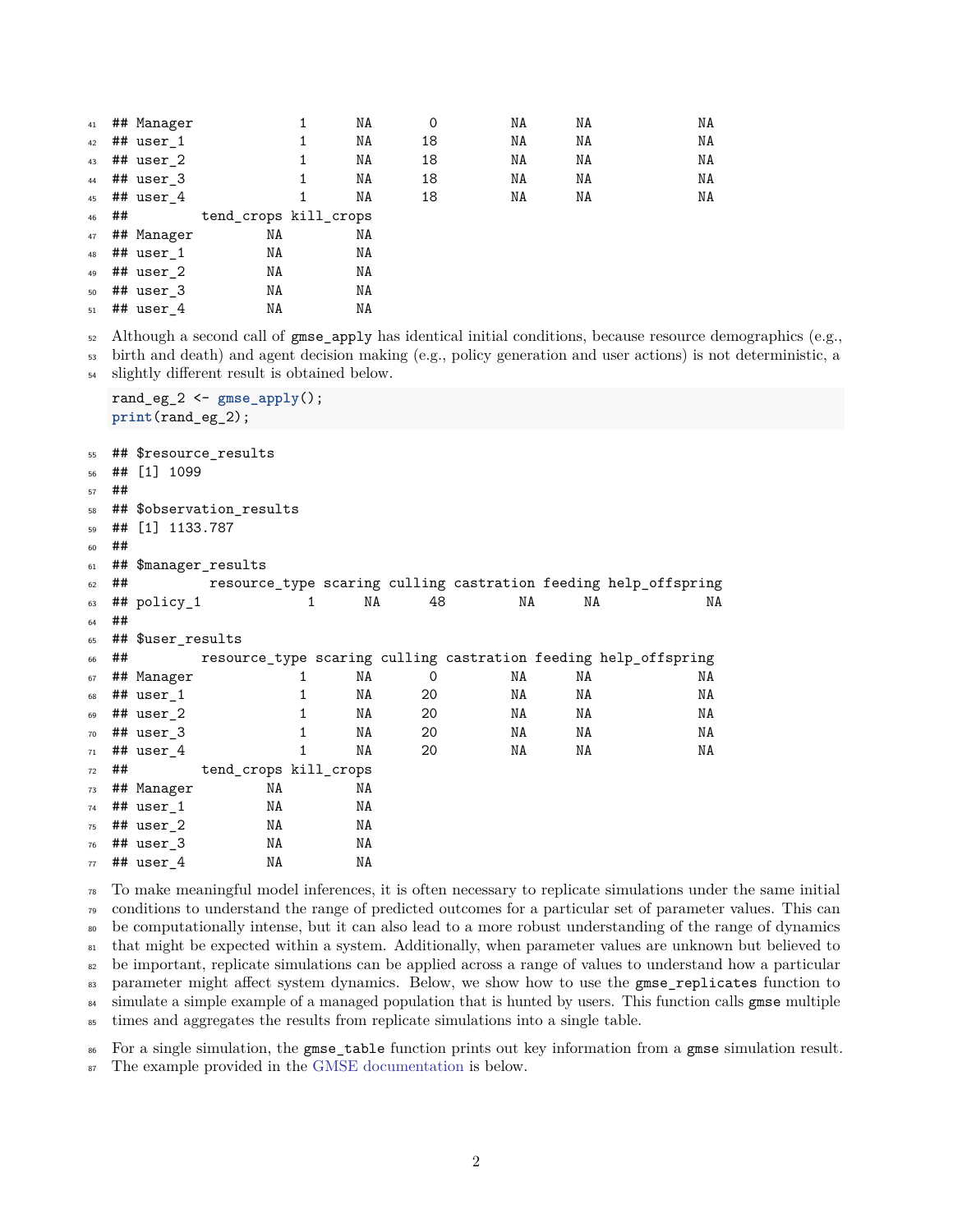gmse\_sim <- **gmse**(time\_max = 10, plotting = FALSE);

## [1] "Initialising simulations ... "

```
sim_table <- gmse_table(gmse_sim = gmse_sim);
print(sim_table)
```

| 89  | ## |             |                      |      |                | time_step resources estimate cost_culling cost_unused act_culling |             |     |
|-----|----|-------------|----------------------|------|----------------|-------------------------------------------------------------------|-------------|-----|
| 90  | ## | [1,]        | 1                    |      | 1085 1269.8413 | 71                                                                | 39          | 56  |
| 91  | ## | [2,]        | 2                    | 1127 | 929.7052       | 110                                                               | $\Omega$    | 36  |
| 92  | ## | [3,]        | 3                    |      | 1267 1428.5714 | 10                                                                | 100         | 309 |
| 93  | ## | $[4,$ ]     | 4                    |      | 1106 1020.4082 | 110                                                               | $\mathbf 0$ | 36  |
| 94  | ## | [5,]        | 5                    |      | 1241 1292.5170 | 10                                                                | 100         | 306 |
| 95  | ## | [6, 1]      | 6                    |      | 1208 1315.1927 | 10                                                                | 100         | 400 |
| 96  | ## | $[7,$ ]     | $\overline{7}$       |      | 957 1088.4354  | 31                                                                | 79          | 128 |
| 97  | ## | [8,]        | 8                    | 978  | 929.7052       | 110                                                               | $\mathbf 0$ | 36  |
| 98  | ## | [9,]        | 9                    |      | 1111 1269.8413 | 10                                                                | 100         | 309 |
| 99  |    | ## [10,]    | 10                   |      | 953 1088.4354  | 21                                                                | 89          | 188 |
| 100 | ## |             | act unused harvested |      |                |                                                                   |             |     |
| 101 | ## | [1,]        | 0                    | 56   |                |                                                                   |             |     |
| 102 | ## | [2,]        | 3                    | 36   |                |                                                                   |             |     |
| 103 | ## | [3,]        | 90                   | 309  |                |                                                                   |             |     |
| 104 | ## | [4,]        | 3                    | 36   |                |                                                                   |             |     |
| 105 | ## | [5,]        | 93                   | 306  |                |                                                                   |             |     |
| 106 | ## | [6,         | 0                    | 400  |                |                                                                   |             |     |
| 107 | ## | $[7,$ ]     | $\mathbf 0$          | 128  |                |                                                                   |             |     |
| 108 | ## | [8,]        | $\mathbf 0$          | 36   |                |                                                                   |             |     |
| 109 | ## | [9,]        | 91                   | 309  |                |                                                                   |             |     |
| 110 |    | ## $[10, ]$ | 0                    | 188  |                |                                                                   |             |     |

The above table can be saved as a CSV file using the write.csv function.

**write.csv**(x= sim\_table, file = "file\_path/gmse\_table\_name.csv");

 Instead of recording all time steps in the simulation, we can instead record only the last time step in gmse\_table using the all\_time argument.

```
sim_table_last <- gmse_table(gmse_sim = gmse_sim, all_time = FALSE);
print(sim_table_last)
```

| $114$ ## | time step                               | resources |         | estimate cost culling cost unused |        |
|----------|-----------------------------------------|-----------|---------|-----------------------------------|--------|
|          | $115$ ## 10.000                         | 953.000   |         | 1088.435 21.000                   | 89.000 |
|          | 116 ## act culling act unused harvested |           |         |                                   |        |
|          | $_{117}$ ## 188.000                     | 0.000     | 188.000 |                                   |        |

 The gmse\_replicates function replicates multiple simulations replicates times under the same initial conditions, then returns a table showing the values of all simulations. This can be useful, for example, for testing how frequently a population is expected to go to extinction or carrying capacity under a given set of parameter values. First, we demonstrate the gmse replicates function for simulations of up to 20 time steps. The gmse\_replicates function accepts all arguments used in gmse, and also all arguments of gmse\_table (all\_time and hide\_unused\_options) to summarise multiple gmse results. Here we use default gmse values in replicate simulations, except plotting, which we set to FALSE to avoid plotting each simulation result. We run 10 replicates below.

```
gmse_reps1 <- gmse_replicates(replicates = 10, time_max = 20, plotting = FALSE);
print(gmse_reps1);
```
## time\_step resources estimate cost\_culling cost\_unused act\_culling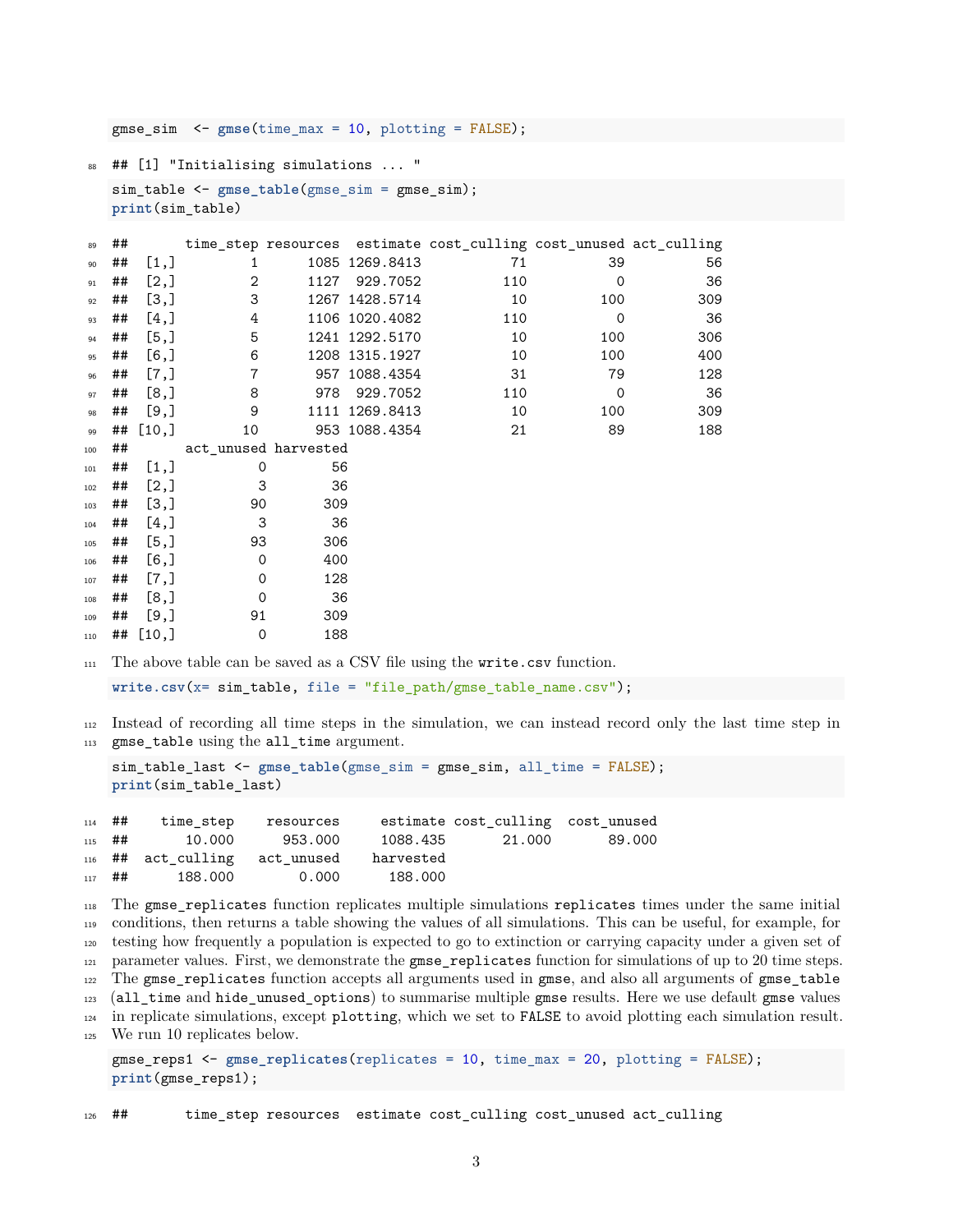| 127 | ## | [1,]        | 20                   | 1171 | 997.7324       | 107 | 3            | 36  |
|-----|----|-------------|----------------------|------|----------------|-----|--------------|-----|
| 128 | ## | [2,]        | 20                   |      | 1321 1519.2744 | 10  | 100          | 311 |
| 129 | ## | [3,]        | 20                   | 995  | 997.7324       | 110 | $\mathbf 0$  | 36  |
| 130 | ## | [4,]        | 20                   |      | 1298 1587.3016 | 10  | 100          | 394 |
| 131 | ## | [5,]        | 20                   |      | 1556 1678.0045 | 10  | 100          | 306 |
| 132 | ## | [6,         | 20                   |      | 1044 1156.4626 | 14  | 96           | 284 |
| 133 | ## | [7,]        | 20                   | 1315 | 997.7324       | 109 | $\mathbf{1}$ | 36  |
| 134 | ## | [8,]        | 20                   | 750  | 702.9478       | 110 | $\mathbf 0$  | 36  |
| 135 | ## | [9,]        | 20                   |      | 1167 1473.9229 | 10  | 100          | 400 |
| 136 | ## | [10,]       | 20                   |      | 1099 1179.1383 | 10  | 100          | 400 |
| 137 | ## |             | act unused harvested |      |                |     |              |     |
| 138 | ## | [1,]        | 4                    | 36   |                |     |              |     |
| 139 | ## | [2,]        | 89                   | 311  |                |     |              |     |
| 140 | ## | [3,]        | 3                    | 36   |                |     |              |     |
| 141 | ## | [4,]        | 6                    | 394  |                |     |              |     |
| 142 | ## | [5,]        | 92                   | 306  |                |     |              |     |
| 143 | ## | $[6,$ ]     | $\mathbf 0$          | 284  |                |     |              |     |
| 144 | ## | [7,]        | 3                    | 36   |                |     |              |     |
| 145 | ## | [8,]        | 3                    | 36   |                |     |              |     |
| 146 | ## | [9,]        | 0                    | 400  |                |     |              |     |
| 147 |    | ## $[10, ]$ | $\mathbf 0$          | 400  |                |     |              |     |

 Note from the results above that resources in all simulations persisted for 20 time steps, which means that extinction never occurred. We can also see that the population in all simulations never terminated at a density near the default carrying capacity of res\_death\_K = 2000, and was instead consistently near the target population size of manage\_target = 1000. If we wish to define management success as having a population density near target levels after 20 time steps (perhaps interpreted as 20 years), then we might assess this population as successfully managed under the conditions of the simulation. We can then see what happens if managers only respond to changes in the social-ecological system with a change in policy once every two years, perhaps as a consequence of reduced funding for management or increasing demands for management attention elsewhere. This can be done by changing the default manage\_freq = 1 to manage\_freq = 2.

gmse\_reps2 <- **gmse\_replicates**(replicates = 10, time\_max = 20, plotting = FALSE, manage\_freq = 2);

```
print(gmse_reps2);
```

| 157 | ## |         |                      |      |                | time_step resources estimate cost_culling cost_unused act_culling |             |     |
|-----|----|---------|----------------------|------|----------------|-------------------------------------------------------------------|-------------|-----|
| 158 | ## | [1,]    | 20                   | 1090 | 929.7052       | 110                                                               | 0           | 36  |
| 159 | ## | [2,]    | 20                   | 895  | 861.6780       | 110                                                               | 0           | 36  |
| 160 | ## | [3,]    | 20                   |      | 1640 1383.2200 | 10                                                                | 100         | 301 |
| 161 | ## | $[4,$ ] | 20                   |      | 1145 1065.7596 | 44                                                                | 66          | 88  |
| 162 | ## | [5,]    | 20                   |      | 1545 1247.1655 | 10                                                                | 100         | 400 |
| 163 | ## | [6,     | 20                   |      | 999 1020.4082  | 109                                                               | 1           | 36  |
| 164 | ## | [7,]    | 20                   | 848  | 634.9206       | 110                                                               | $\mathbf 0$ | 36  |
| 165 | ## | [8,]    | 20                   | 717  | 770.9751       | 110                                                               | 0           | 36  |
| 166 | ## | [9,]    | 20                   | 636  | 634.9206       | 110                                                               | $\mathbf 0$ | 36  |
| 167 | ## | [10,    | 20                   |      | 1437 1315.1927 | 10                                                                | 100         | 298 |
| 168 | ## |         | act unused harvested |      |                |                                                                   |             |     |
| 169 | ## | [1,]    | 1                    | 36   |                |                                                                   |             |     |
| 170 | ## | [2,]    | 3                    | 36   |                |                                                                   |             |     |
| 171 | ## | [3,]    | 99                   | 301  |                |                                                                   |             |     |
| 172 | ## | [4,]    | 6                    | 88   |                |                                                                   |             |     |
| 173 | ## | [5,]    | $\mathbf 0$          | 400  |                |                                                                   |             |     |
| 174 | ## | [6,     | 3                    | 36   |                |                                                                   |             |     |
| 175 | ## | $[7,$ ] | 1                    | 36   |                |                                                                   |             |     |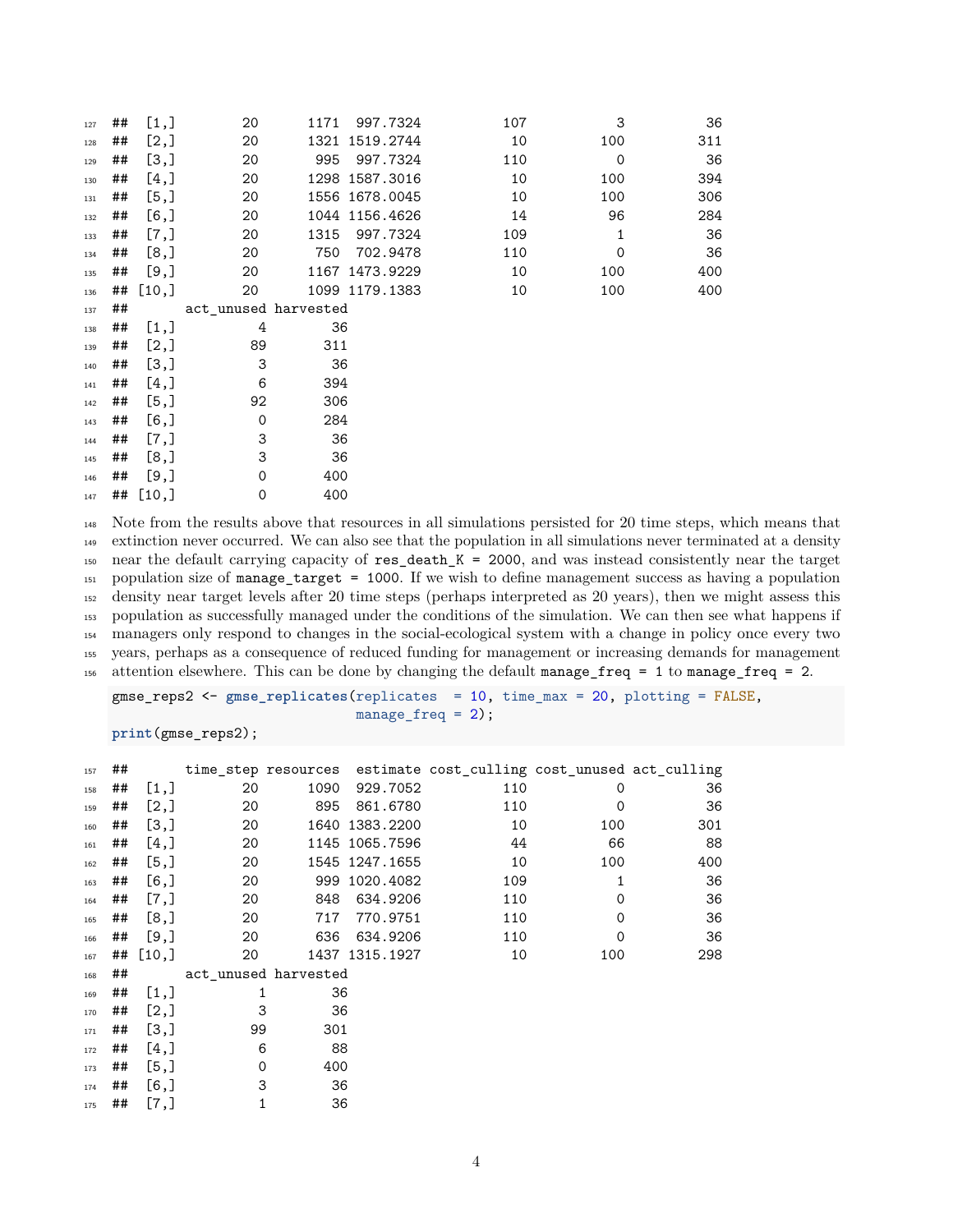|  | $176$ ## [8,]  | - 2      | .36 |
|--|----------------|----------|-----|
|  | $177$ ## [9.]  | $\Omega$ | .36 |
|  | $178$ ## [10,] | 101      | 298 |

 Note that while extinction still does not occur in these simulations, when populations are managed less frequently, they tend to be less close to the target size of 1000 after 20 generations. The median population size of gmse reps1 (management in every time step) was 1169, with a maximum of 1556 and minimum of 750. The median population size of the newly simulated gmse\_reps2 (management every two time steps) is 1044.5, with a maximum of 1640 and minimum of 636. We can now see what happens when management occurs only once in every three time steps.

gmse\_reps3 <- **gmse\_replicates**(replicates = 10, time\_max = 20, plotting = FALSE,  $mange\_freq = 3$ ;

**print**(gmse\_reps3);

| 185 | ## |         |                      |             |                | time_step resources estimate cost_culling cost_unused act_culling |             |     |
|-----|----|---------|----------------------|-------------|----------------|-------------------------------------------------------------------|-------------|-----|
| 186 | ## | [1,]    | 20                   | 1479        | 907.0295       | 110                                                               | 0           | 36  |
| 187 | ## | [2,]    | 17                   | $\mathbf 0$ | 0.0000         | 110                                                               | $\mathbf 0$ | 36  |
| 188 | ## | [3,]    | 20                   |             | 1293 1043.0839 | 74                                                                | 36          | 52  |
| 189 | ## | [4,]    | 20                   |             | 1052 1315.1927 | 10                                                                | 100         | 400 |
| 190 | ## | [5,]    | 20                   | 832         | 770.9751       | 110                                                               | $\mathbf 0$ | 36  |
| 191 | ## | [6, 1]  | 20                   |             | 1796 2018.1406 | 10                                                                | 100         | 400 |
| 192 | ## | [7,]    | 20                   |             | 1407 1133.7868 | 17                                                                | 93          | 232 |
| 193 | ## | [8,]    | 20                   |             | 1953 2086.1678 | 10                                                                | 100         | 400 |
| 194 | ## | [9,]    | 20                   | 447         | 181.4059       | 110                                                               | $\mathbf 0$ | 36  |
| 195 | ## | [10,]   | 20                   |             | 1157 1496.5986 | 10                                                                | 100         | 400 |
| 196 | ## |         | act unused harvested |             |                |                                                                   |             |     |
| 197 | ## | [1,]    | 2                    | 36          |                |                                                                   |             |     |
| 198 | ## | [2,]    | 4                    | $\mathbf 0$ |                |                                                                   |             |     |
| 199 | ## | [3,]    | 6                    | 52          |                |                                                                   |             |     |
| 200 | ## | [4,]    | $\Omega$             | 400         |                |                                                                   |             |     |
| 201 | ## | [5,]    | 3                    | 36          |                |                                                                   |             |     |
| 202 | ## | [6,]    | 0                    | 400         |                |                                                                   |             |     |
| 203 | ## | $[7,$ ] | 2                    | 232         |                |                                                                   |             |     |
| 204 | ## | [8,]    | $\Omega$             | 400         |                |                                                                   |             |     |
| 205 | ## | [9,]    | 2                    | 36          |                |                                                                   |             |     |
| 206 | ## | [10,]   | $\mathbf 0$          | 400         |                |                                                                   |             |     |

<sup>207</sup> Given a management frequency of once every three time steps, the median population size of gmse\_reps3 (management in every time step) is 1225, with a maximum of 1953 and minimum of 0. The number of extinctions observed in these replicate populations was 1. Below we change the management frequency to

once every four time steps.

```
gmse_reps4 <- gmse_replicates(replicates = 10, time_max = 20, plotting = FALSE,
                             manage_freq = 4);
```

```
print(gmse_reps4);
```

| 211      | ## |                    |    |          |                 | time_step resources estimate cost_culling cost_unused act_culling |          |     |
|----------|----|--------------------|----|----------|-----------------|-------------------------------------------------------------------|----------|-----|
| 212      | ## | [1,]               | 20 |          | 1543 1632.65306 | 10                                                                | 100      | 313 |
| 213      | ## | [2,]               | 9  | $\Omega$ | 45.35147        | 110                                                               |          | 36  |
| 214      | ## | $\left[3, \right]$ | 20 |          | 154 181.40590   | 110                                                               | $\Omega$ | 36  |
| $215$ ## |    | [4,]               | 20 | 186      | 158.73016       | 110                                                               |          | 36  |
| 216      | ## | [5.1]              | 20 | 170      | 113.37868       | 110                                                               | 0        | 36  |
| $217$ ## |    | [6.]               | 20 | 1057     | 997.73243       | 110                                                               | 0        | 36  |
| 218      | ## | $\lceil 7, \rceil$ | 16 | $\Omega$ | 0.00000         | 110                                                               | 0        | 36  |
| 219      | ## | [8,]               | 9  | 0        | 0.00000         | 110                                                               |          | 36  |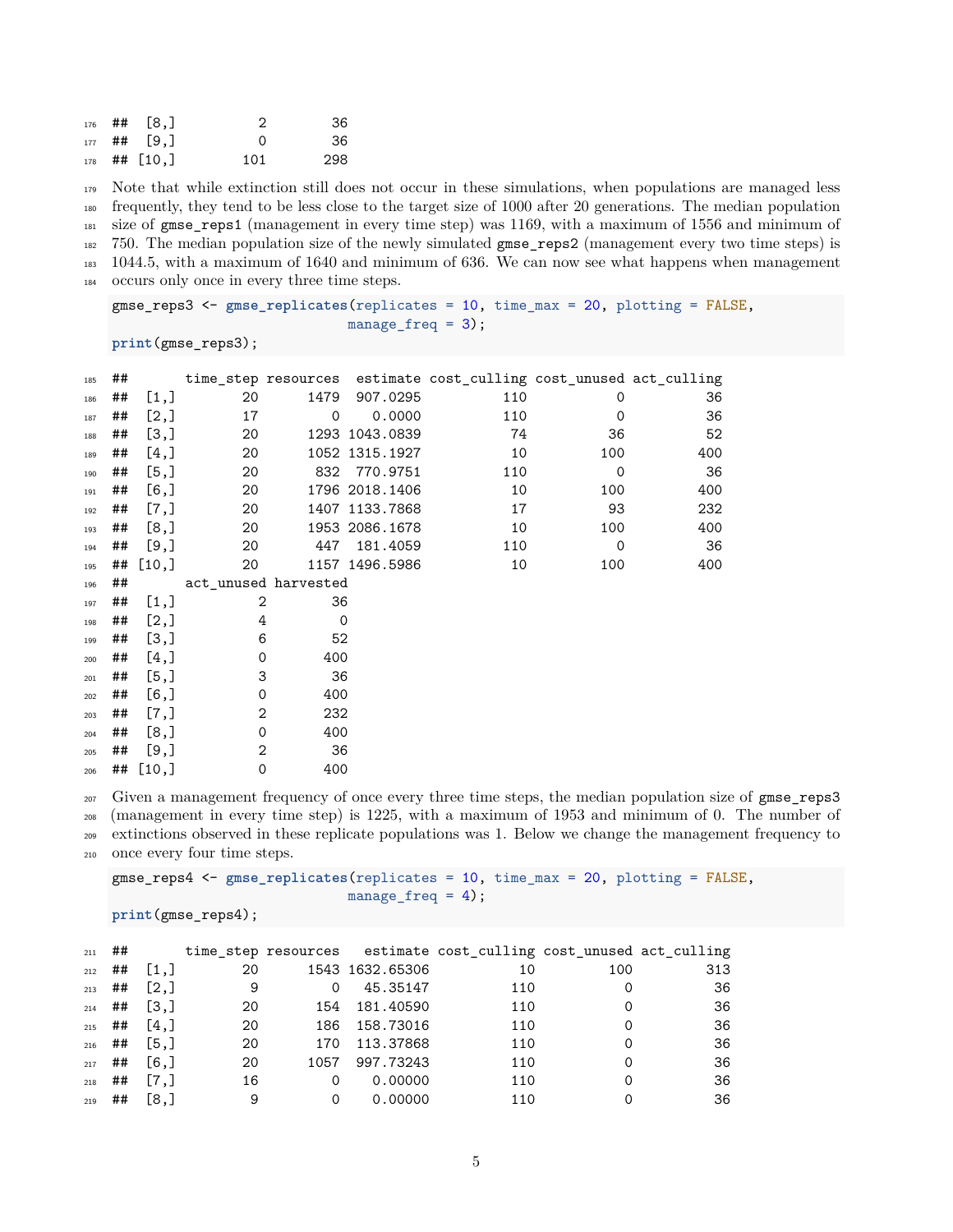| 220 | ## | [9,]        | 11                   | 0        | 90.70295 | 110 | 0 | 36 |
|-----|----|-------------|----------------------|----------|----------|-----|---|----|
| 221 |    | ## $[10, ]$ | 10                   | 0        | 68.02721 | 110 | 0 | 36 |
| 222 | ## |             | act_unused harvested |          |          |     |   |    |
| 223 | ## | [1,]        | 84                   | 313      |          |     |   |    |
| 224 | ## | [2,]        | 2                    | $\Omega$ |          |     |   |    |
| 225 | ## | [3,]        | 3                    | 36       |          |     |   |    |
| 226 | ## | [4,]        | 1                    | 36       |          |     |   |    |
| 227 | ## | [5,]        |                      | 36       |          |     |   |    |
| 228 | ## | [6,         | 1                    | 36       |          |     |   |    |
| 229 | ## | [7,]        | $\overline{2}$       | $\Omega$ |          |     |   |    |
| 230 | ## | [8,]        | 1                    | $\Omega$ |          |     |   |    |
| 231 | ## | [9,]        |                      | $\Omega$ |          |     |   |    |
| 232 |    | ## $[10, ]$ | 2                    | 0        |          |     |   |    |

 Now note from the first column of gmse\_reps4 above that 5 populations did not persist to the 20th time step; i.e., 5 populations went to extinction (note that GMSE has a minimum resource population size of 5). This has occured because managers cannot respond quickly enough to changes in the population density, and therefore cannot increase the cost of culling to maintain target resource levels if population size starts to decrease. We can see the extinction risk increase even further if management only occurs once every 5 time steps.

```
gmse_reps5 <- gmse_replicates(replicates = 10, time_max = 20, plotting = FALSE,
                             manage_freq = 5);
```

```
print(gmse_reps5);
```

| 239 | ## |         |                |                      |             | time_step resources estimate cost_culling cost_unused act_culling |             |    |
|-----|----|---------|----------------|----------------------|-------------|-------------------------------------------------------------------|-------------|----|
| 240 | ## | [1,]    | 5              | $\Omega$             | 0           | 110                                                               | $\Omega$    | 36 |
| 241 | ## | [2,]    | 5              | 0                    | 0           | 110                                                               | 0           | 36 |
| 242 | ## | [3,]    | 5              | 0                    | 0           | 110                                                               | 0           | 36 |
| 243 | ## | [4,]    | 5              | $\Omega$             | 0           | 110                                                               | 0           | 36 |
| 244 | ## | [5,]    | 5              | 0                    | 0           | 108                                                               | 2           | 36 |
| 245 | ## | $[6,$ ] | 5              | 0                    | 0           | 110                                                               | 0           | 36 |
| 246 | ## | [7,]    | 5              | 0                    | 0           | 110                                                               | 0           | 36 |
| 247 | ## | [8,]    | 5              | $\Omega$             | 0           | 110                                                               | 0           | 36 |
| 248 | ## | $[9,$ ] | 5              | Ω                    | 0           | 110                                                               | $\mathbf 0$ | 36 |
| 249 | ## | [10,]   | 5              | 0                    | $\mathbf 0$ | 110                                                               | 0           | 36 |
| 250 | ## |         |                | act_unused harvested |             |                                                                   |             |    |
| 251 | ## | $[1,]$  | 1              |                      | $\Omega$    |                                                                   |             |    |
| 252 | ## | [2,]    | 2              |                      | $\Omega$    |                                                                   |             |    |
| 253 | ## | [3,]    | 1              |                      | 0           |                                                                   |             |    |
| 254 | ## | $[4,$ ] | 2              |                      | $\Omega$    |                                                                   |             |    |
| 255 | ## | [5,]    | 3              |                      | 0           |                                                                   |             |    |
| 256 | ## | $[6,$ ] | $\overline{2}$ |                      | $\Omega$    |                                                                   |             |    |
| 257 | ## | [7,]    | 2              |                      | 0           |                                                                   |             |    |
| 258 | ## | [8,]    | 3              |                      | 0           |                                                                   |             |    |
| 259 | ## | $[9,$ ] | 3              |                      | Ω           |                                                                   |             |    |
| 260 | ## | [10.]   |                |                      | 0           |                                                                   |             |    |

When a manager can only make policy decisions once every five time steps, extinction occurs in 10 out of 10

 simulated populations before year 20. If we wanted to summarise these results, we could plot how extinction risk changes with increasing manage\_freq.

```
ext_risk1 <- sum(gmse_reps1[,2] < 20);
ext_risk2 <- sum(gmse_reps2[,2] < 20);
ext_risk3 <- sum(gmse_reps3[,2] < 20);
ext_risk4 <- sum(gmse_reps4[,2] < 20);
```